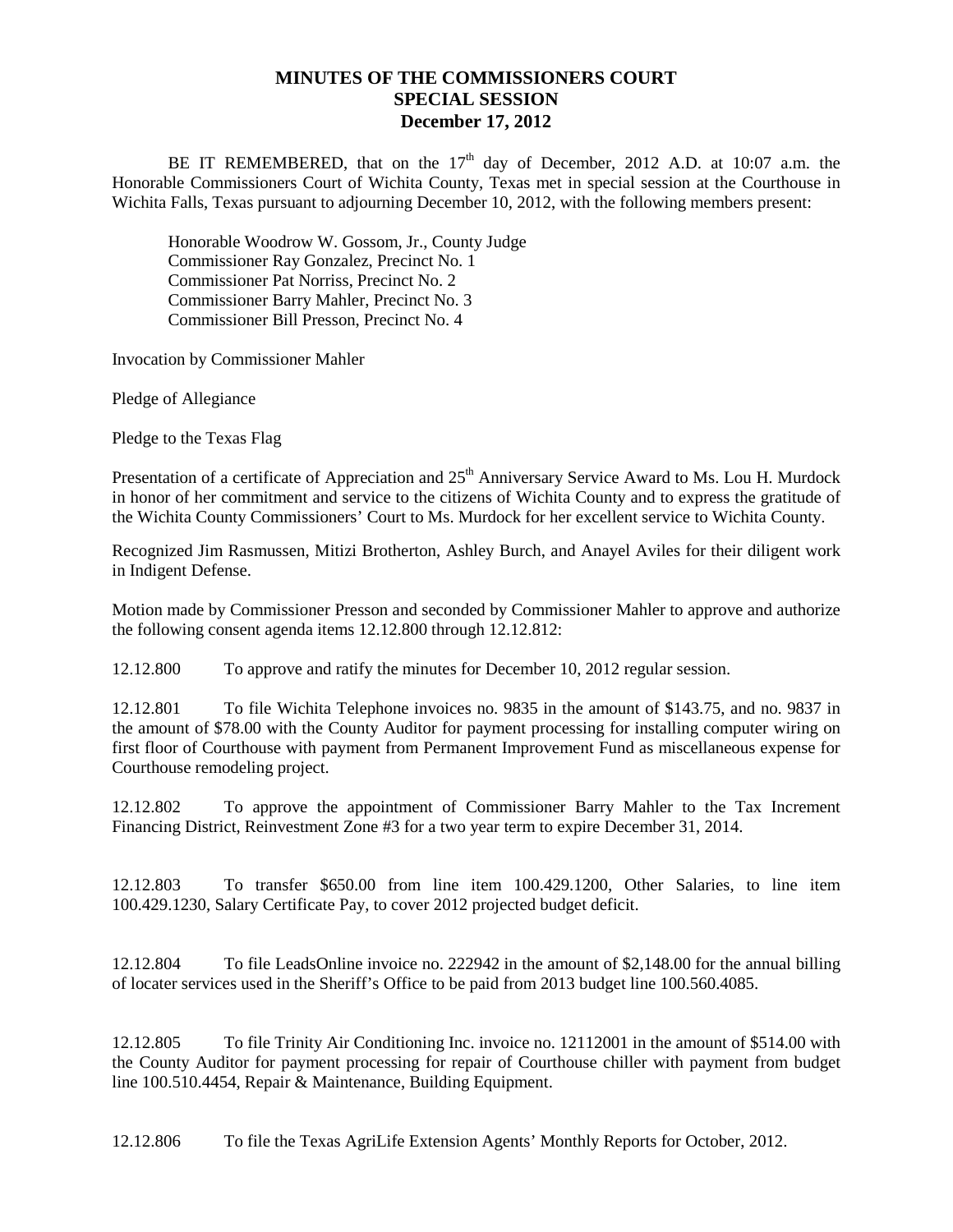12.12.807 To file Harper Perkins Architects, Inc. invoice no. 19 in the amount of \$683.06 with the County Auditor for payment processing for architectural services and reimbursable expenses for HPA Project No. 05453.00, Courthouse Second Floor Renovations, with payment from Permanent Improvement Fund.

12.12.808 To file application and certificate for payment #19-Final in the amount of \$182,302.00 with the County Auditor for payment processing to M & F Litteken for MFL Project No. 10211, HPA Project No. 05453.00, Courthouse Second Floor Renovations, with payment from Permanent Improvement Fund.

12.12.809 To approve and authorize the following 2013 payment schedule for the nine rural fire departments as follows: Cameron Gardens, Kamay, Wichita East and Wichita West to receive \$13,875.00 each on January 1, 2013 and July 1, 2013 for a total of \$111,000.00; and Iowa Park, Burkburnett, and Electra to receive \$19,562.50 each on January 1, 2013 and July 1, 2013 for a total of \$117,375.00; and Punkin Center and Cashion to receive \$5,000.00 each on January 1, 2013 making a grand total of \$238,375.00 for the departments.

12.12.810 To approve and authorize the following payment schedules for 2013:

Children's Aid Society of West Texas – Eleven monthly payments of \$2,917.00 and one monthly payment of \$2,913.00 for a total of \$35,000.00.

Senior Citizens Services of North Texas – One payment of \$3,300.00 for Senior Citizens Services of North Texas, Inc. of Wichita Falls, one payment of \$900.00 for Senior Citizens Activity Center of Burkburnett, one payment of \$900.00 for The Friendly Door, Inc. of Iowa Park, and one payment of \$900.00 for Electra Service Corporation of Electra for a total of \$6,000.00 to be paid in January.

Wichita Falls-Wichita County Public Health District – One payment of \$99,373.00 paid in January, and eleven monthly payments of \$4,281.91 and one monthly payment of \$4,281.99 for a total of \$51,383.00 with the combination of both totaling \$150,756.00.

Helen Farabee MHMR Centers – Eleven monthly payments of \$11,104.16 and one payment of \$11,104.24 for a total of \$133,250.00.

Foster Parents Association – One payment of \$3,900.00 paid in January.

Wichita County Soil and Water Conservation District – One payment of \$5,000.00 paid in January.

 $8<sup>th</sup>$  Administrative District – One payment of \$7,192.00 paid in January.

Medical Services Contract with Correctional Health Care Companies, Inc. – Monthly payments of \$133,438.26 for 2013 totaling \$1,601,259.12 and subject to reconciliation, as contracted.

Wichita Appraisal District – Four quarterly payments as billed at \$91,719.07 for a total of \$366,876.28.

Teen Court – Payment(s) totaling up to \$10,000.00 on request.

WFBCI – Payments totaling \$35,000.00 as billed.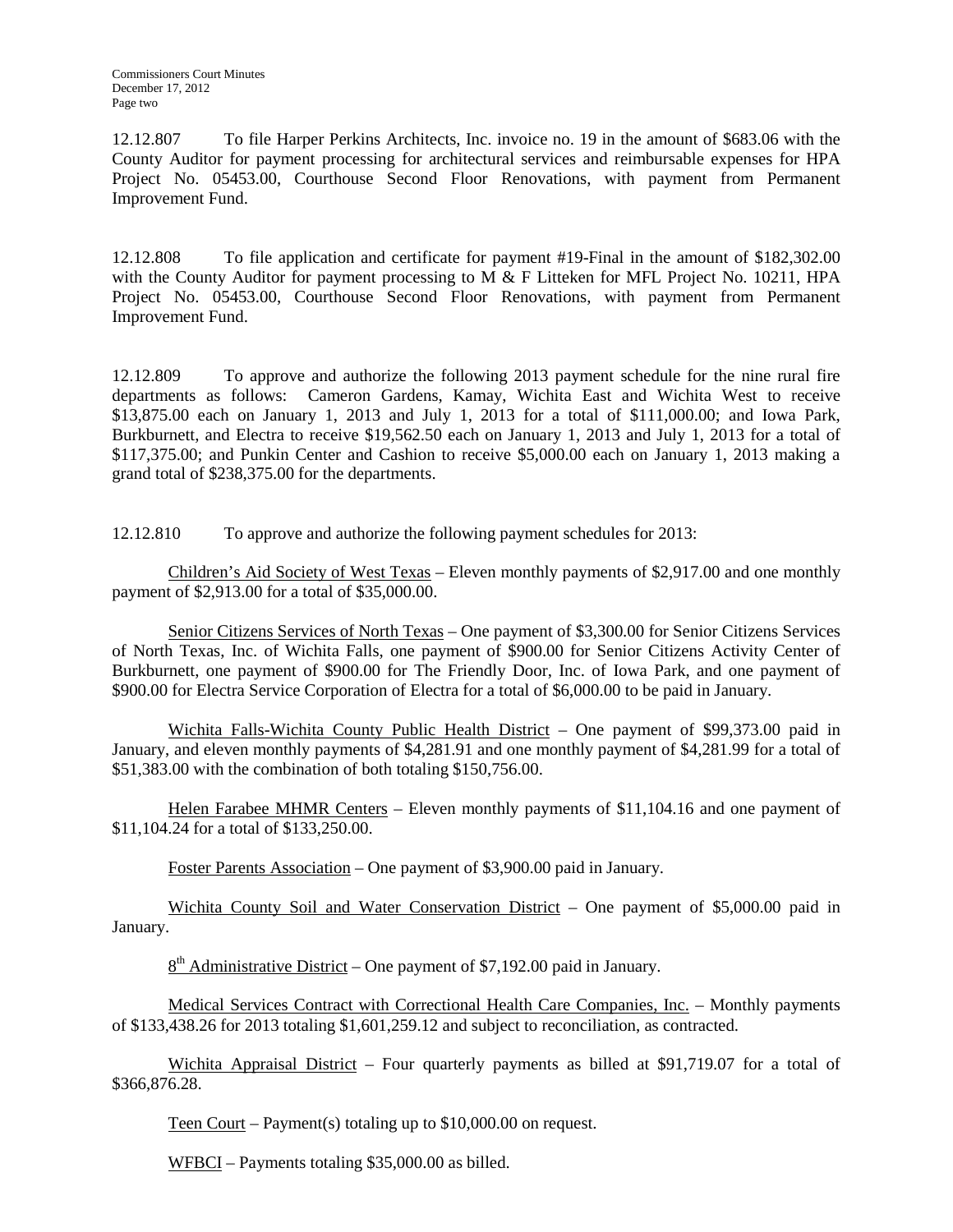SAFB MAC – Payments totaling \$20,000.00 as billed.

Patsy's House – One payment of \$20,000.00 in January.

Child Advocates – One payment of \$5,000.00 in January.

12.12.811 To file TimeClock Plus by Data Management, Inc. invoice no. 294412 in the amount of \$25,504.00 with the County Auditor for payment processing for time system software and hardware items with payment from 100.409.5001, Capital Expenditures, by transfer to Department 409 project line(s) as assigned by the Auditor.

12.12.812 To authorize County Judge to sign documentation of eminent domain authority and to submit documentation to the Texas Comptroller's Office.

Motion carried unanimously.

12.12.813 Motion made by Commissioner Norriss and seconded by Commissioner Gonzalez to approve the emergency and regular bills for payment. A copy of the bills is attached hereto as Exhibit "A".

Motion carried unanimously.

General Business Item #10 was heard next with no action taken.

12.12.814 Motion made by Commissioner Presson and seconded by Commissioner Norriss to award the bid for janitorial supplies and office paper for 2013 to apparent low bidders.

Motion carried unanimously.

12.12.815 Motion made by Commissioner Presson and seconded by Commissioner Mahler to transfer \$14,800 from within the Wichita County Courthouse Facilities budget, 100.510, and up to \$55,200.00 from General Fund – Non Departmental Contingencies, 100.409.4902, to the Electricity line item, 100.510.4431, to cover costs to year end. A copy of the transfer is attached hereto as Exhibit "B".

Motion carried unanimously.

12.12.816 Motion made by Commissioner Norriss and seconded by Commissioner Presson to purchase miscellaneous public outreach materials as approved in the 2012 County budget line 100.406.4404, Advertising. Total amount not to exceed \$3,000.00 with 50% of the cost to be reimbursed by the Emergency Management Performance Grant.

Motion carried unanimously.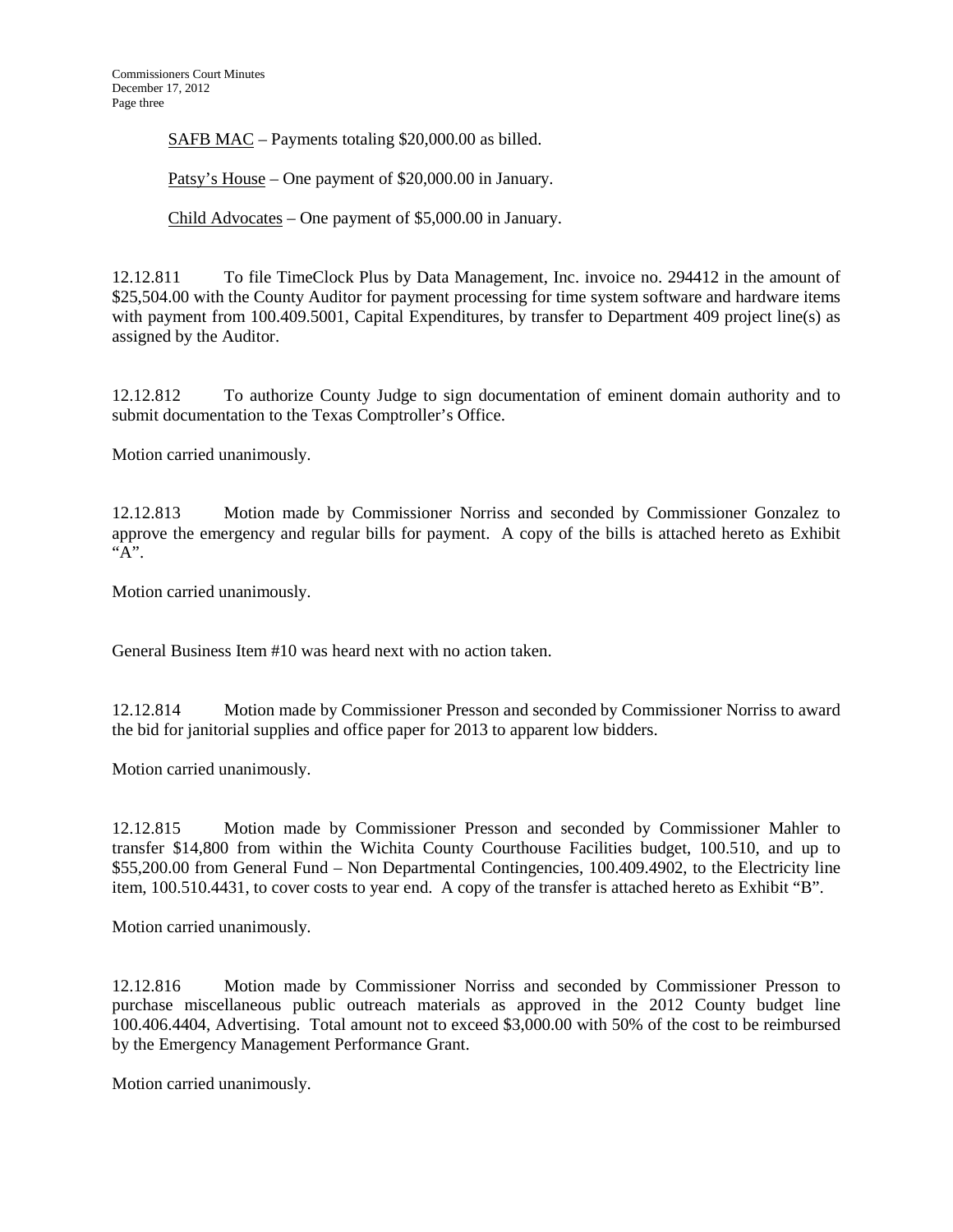12.12.817 Motion made by Commissioner Norriss and seconded by Commissioner Mahler to approve the purchase of an iPad and accessories for the Emergency Management Office for a total amount of \$634.71, to be paid from 100.406.5001, Capital Expenditures, with 50% of the cost to be reimbursed by the Emergency Management Performance Grant.

Motion carried unanimously.

General Business Item # 6 was removed at the request of the Sheriff.

12.12.818 Motion made by Commissioner Presson and seconded by Commissioner Mahler to authorize IT Department to purchase an SSL Secure Site License from Symantec Corporation at a cost of \$2,693.00 to be paid from 100.412.3151, Computer Software.

Motion carried unanimously.

12.12.819 Motion made by Commissioner Norriss and seconded by Commissioner Gonzalez to change overtime policy during disasters to allow that all exempt Wichita County personnel working over forty (40) hours in support of a disaster will be paid at their regular hourly rate. This conforms to the current Texas Department of Emergency Management, Texas Regional Incident Management Team, and FEMA practices.

Motion carried unanimously.

12.12.820 Motion made by Commissioner Norriss and seconded by Commissioner Presson to approve furniture purchase for new Veteran Services Office in the amount of \$24,627.29, including installation and proper placement, to be paid from Permanent Improvement Fund.

Motion carried unanimously.

The Court went out of open session at 10:55 a.m. and into closed session at 11:07 a.m. for a briefing and discussion with Wichita County District Attorney's office and D'Lyn Davison of Davison Rugeley, LLP, regarding status of *The Estate of Wilbert Henson, et al. v. Wichita County, et al.*, Civil Action No. 7:06-CV-044-R; *Janis L. Brown, et al. v. Wichita County, Texas, et al.*, Civil Action No. 7:05-CV-0108-R; *The Estate of John Tremane Cameron v. Wichita County, et al.*, Civil Action No. 7:11-CV-074-O. Meeting was closed pursuant to Texas Government Code § 551.071. (Consultation with Attorney)

The Court went out of closed session and reconvened in open session at 12:36 p.m. with the following action taken:

12.12.821 Motion made by Commissioner Norriss and seconded by Commissioner Gonzalez to authorize two members of Commissioners Court to be in attendance at *The Estate of John Tremane Cameron v. Wichita County, et al.*, Civil Action No. 7:11-CV-074-O mediation.

Motion carried unanimously.